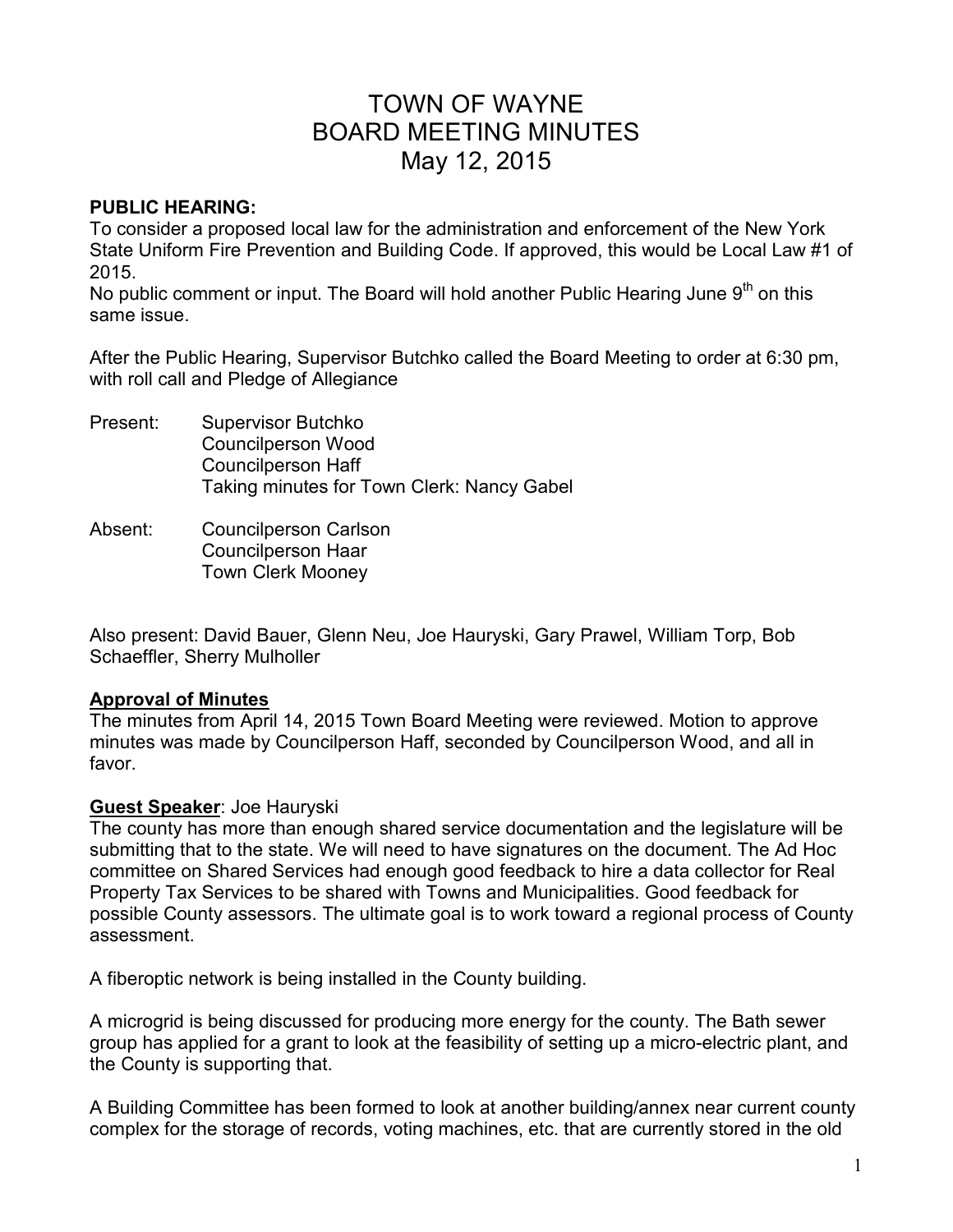County Health facility. In addition, the problems with the old Wagner Hotel Facility need to be addressed. This facility has a current rental cost of \$250,000.00. Also included to be looked at are the Hornell and Corning Courthouse buildings. These buildings also house the DMVs. Hope to get this in motion before the end of the year.

Road projects are out. The salt and sand budget took a big hit this year. Birds Eye Hollow Road has been put on the road list to be completely re-done in 2016.

Agriculture in the County continues to be an issue. The biggest ag crops in the County are milk and potatos. Growth potential will be in the niche of tourist ag markets of breweries, distilleries, etc. and the suppliers of barley and hops to those niche markets.

# **Supervisors Report**

Supervisor's report and fund transfers were presented. No discussion. A motion to approve report and transfers was made by Councilperson Haff, seconded by Councilperson Wood, and all in favor.

# **Clerks Report**

The April clerks report was presented. No discussion.

Vouchers were presented and discussed. A motion to approve vouchers, Abstract 5 of 2015, as presented was made by Councilperson Haff, seconded by Supervisor Butchko, and all in favor.

- General Account
	- o Voucher 107 Voucher 135
	- o Total \$7,969.38
- Highway Account
	- $\circ$  Voucher 45 Voucher 58
	- o Total \$51,423.74
- SL Account
	- o Voucher 5
	- o Total \$183.48
- TA Account
	- o Voucher 5
	- o Total \$7,397.10

# **Legal**

The invoices submitted by the attorneys were reviewed and discussed. Next month Supervisor Butchko will present all bills so far and a breakdown of monies spent out of the \$6000 retainer paid up front.

## **Justice Report**

Justice Prawel updated board regarding in-service training. William Wolverton will need to come in probably one more month. There is still a backlog of criminal disposition reports from October 2013 and the OCA will come in and assist. Councilperson Haff brought up the issue of requesting sequential receipt numbers, fines taken in, and fines sent to justice. Any judicial auditor will have access to the receipt books.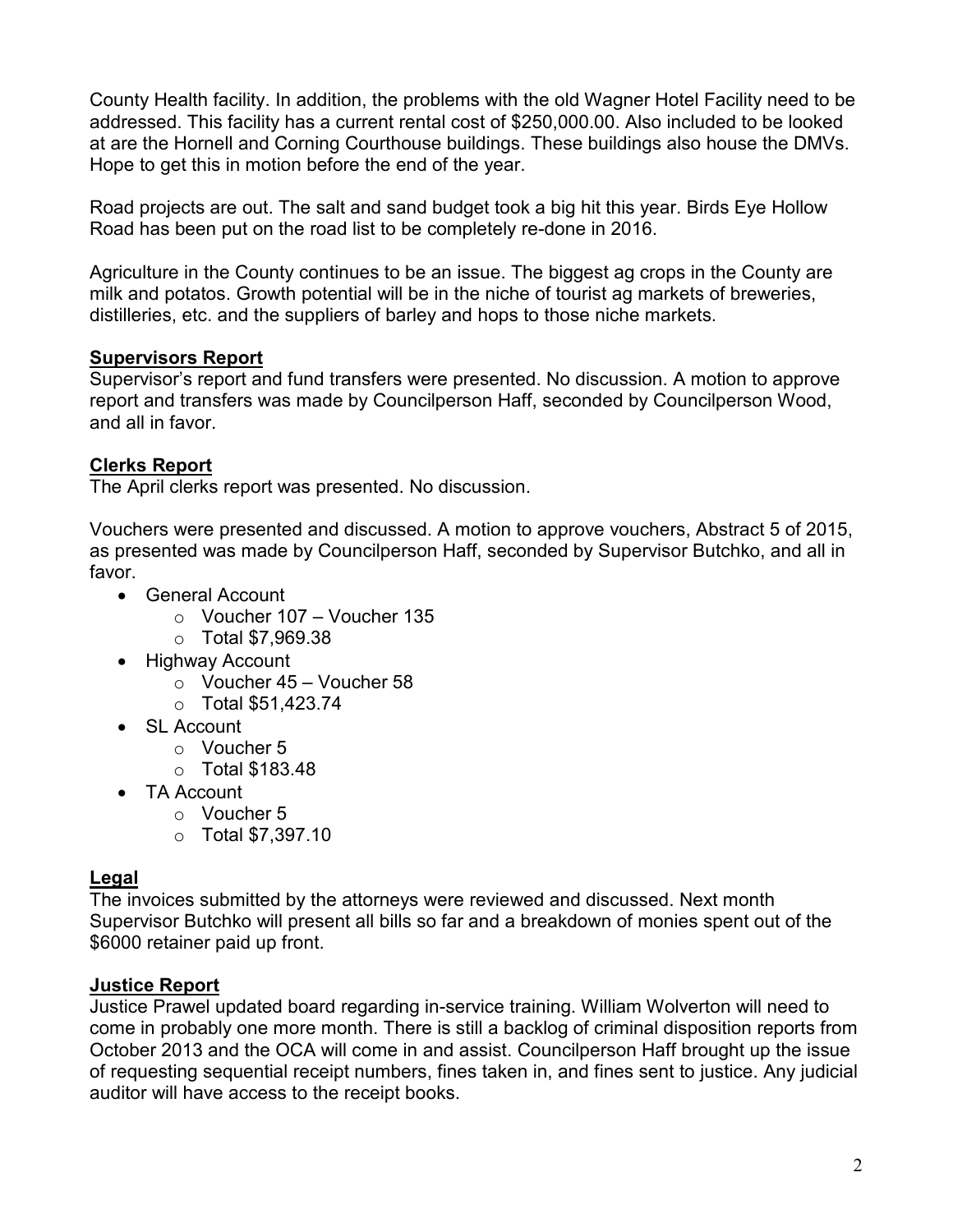## **Highway Superintendent Report**

Journal presented and discussed.

Mike O'Conner of Larson Associates did walking drainage tour with Supervisor Butchko, Highway Superintendent Bauer and interested parties. Specific sites were identified that will need to be addressed. Mr. O'Conner will conduct an additional field trip June  $4<sup>th</sup>$ , and will present preliminary findings to the Board next month.

Town Clean-up will be 9-3 on Saturday the 23<sup>rd</sup>. Two dumpsters will be available and some recycling separation will occur. Councilperson Woods will provide hot dogs again this year.

Silsbee road sign came in, but was misspelled and will be returned. Highway signs have been priced.

Mr. Bauer will continue to work on highway issues, but has home projects that will require some of his time next month. He will be readily available by phone.

Still hoping to get circular drive done at the cemetery this year, as well as barn improvements.

## **Property Assessor Report**

Report reviewed and discussed. Grievance Day May 27<sup>th</sup>. We have completed another re-val and will be good until 2018. In terms of assessments, no matter how poor the assessment is, it is considered a legal assessment until another general reval has been done.

Mr. Torp has extended a planned retirement date to April 2016.

## **Code & Zoning Officer**

Review of report as submitted. No discussion

## **Planning Board**

Proposal received from John Caruso and he wants a considerable amount of money. Amy D'Lugas recommended Sharon Lilla of Barton Loguidice, an ex-Wayne County Planner. She will review LURs. Hope to get together next month.

# **Watershed**

Report Reviewed. No discussion.

# **Dog Control Officer**

No dog control report.

## **History Group**

Report reviewed. No discussion. Kay Thomas has submitted her resignation as Town Historian as of August 1<sup>st</sup>. Her resignation letter was read aloud to the Board.